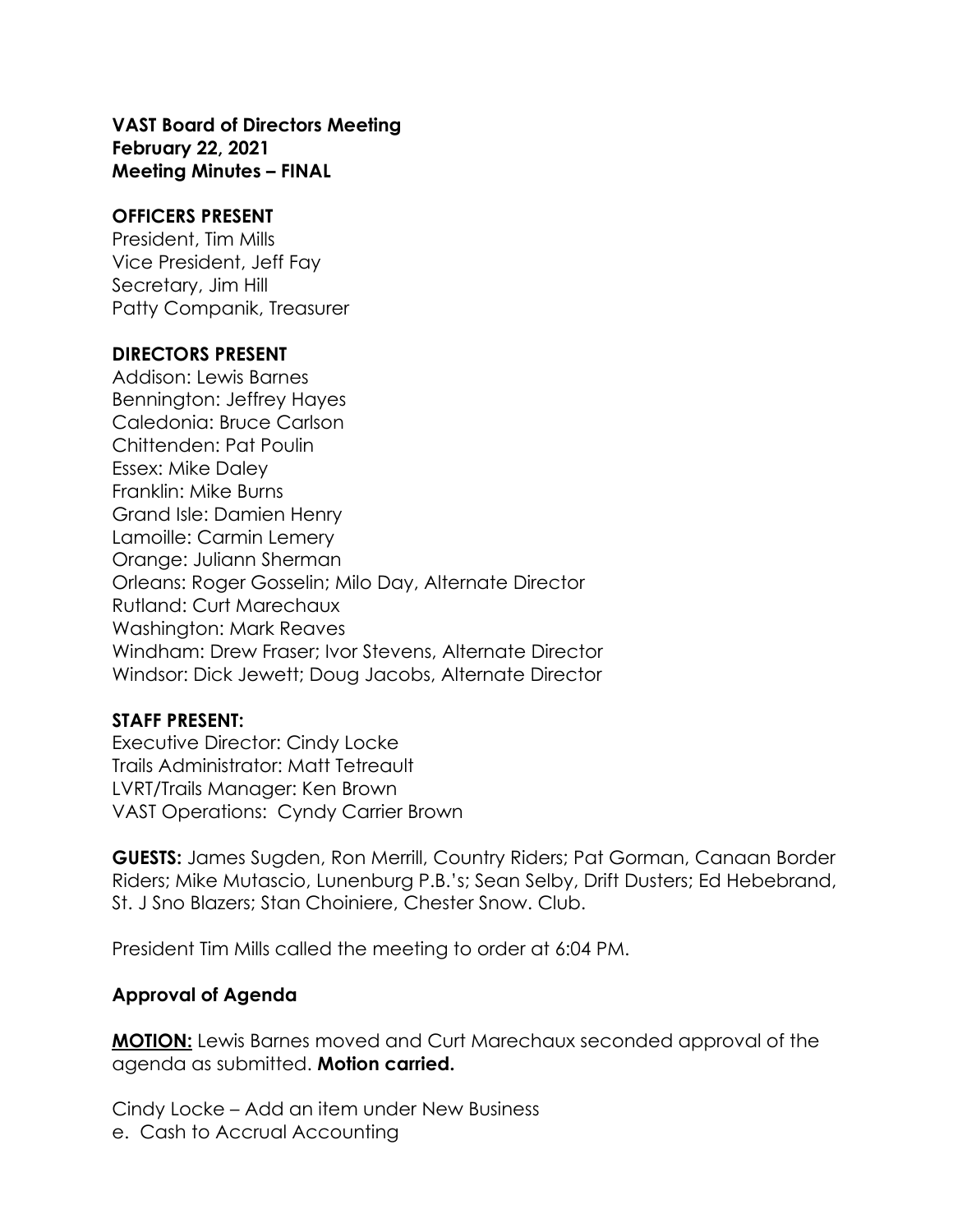# **Approval of Secretary's Report**

**MOTION:** Dick Jewett moved and Mark Reaves seconded to approve the Secretary's Report with corrections. **Motion carried.**

Correction – 1st page, Ivor Stevens is the Alternate Director for Windham County, not Windsor.

#### **Approval of Treasurer's Report**

Patty Companik gave an overview of the financials for the period ended January 21, 2021.

**MOTION:** Curt Marechaux moved to approve; Dick Jewett seconded the approval of the Treasurer's Report as submitted: **Motion carried.**

## **New Business**

#### Free Weekend Discussion

- Cindy Locke This was a good weekend.
- Snow pretty much everywhere in Vermont; lots of riders.
- Mike Burns Derby / Island Pond area Need to get information out
- there for this weekend event that they need a current registration and
- insurance; met some on the trail that had neither.
- Possibly change the name so it doesn't sound like "all" free.
- There are people that still think this event is still the Reciprocal Weekend.
- Cindy Locke We advertise what folks need to ride in Vermont on this weekend on the website, the magazine and on social media.

#### TMA Program Update

• Cindy Locke gave an update on the number of TMAs sold thus far; 23,415, includes transfers.

#### Troy Bridge

- Cindy Locke still waiting for police report
- Being investigated by the State Police / Arson Division
- We had a meeting with our attorney, insurance person, LRPC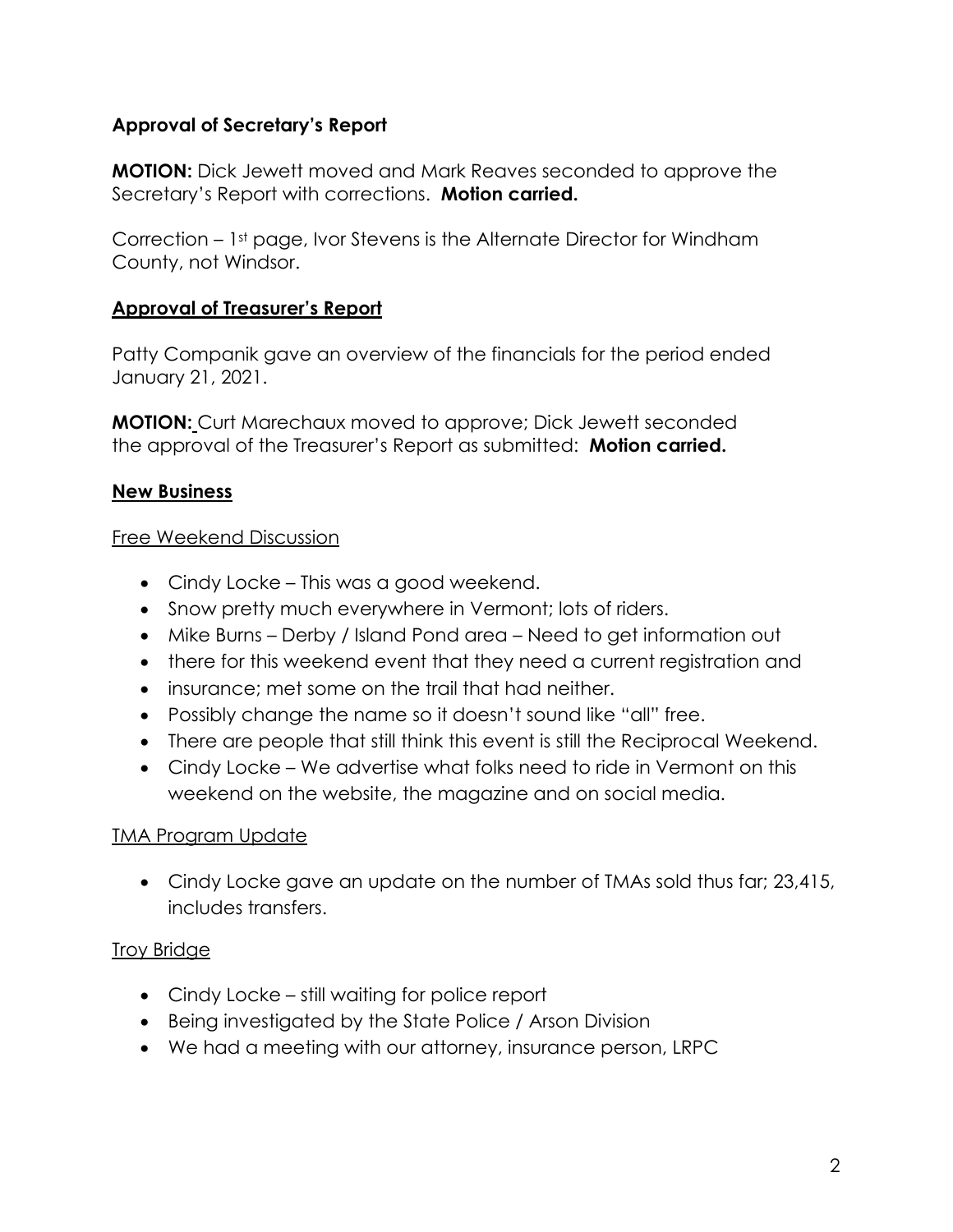- The person has insurance
- Town would like us to promote/help with a fundraiser
- Go Fund me page would be a good way for them to get monies; snowmobilers across the country have heard about the loss of the historic bridge.

# Map Sharing

- Cindy Locke We met with Polaris and viewed their mapping and viewed the BRP mapping also
- Polaris was not up to date as the BRP map
- We have decided to give them our base layer map for safety reasons
- Polaris Ride Command is not nearly as comprehensive as ours
- Polaris will only turn them on from Dec. 16 through April 15
- Every time we do an update, we will send it to them
- I have talked to them briefly about possible compensation; i.e., a sled to raffle, more advertising in our magazine, etc.

## Cash to Accrual Accounting

- Cindy Locke There is still a lot more that has to be done before the end of the year for this new system.
- It is conflicting with the time of the audit
- Cash to accrual will resume in August 2021

**MOTION:** Pat Poulin moved to approve that the Accrual system will stay in place until August 2021; Curt Marechaux seconded. **Motion carried.**

## **Staff Reports (ED, Trail Administrator, LVRT Manager)**

## **Committee and Other Meeting Reports**

## Northeast Chapter and USA

- Pat Poulin USA did meet recently
- The Ride Command had a special meeting with Polaris; I think people are much more comfortable now than initially.
- No one has heard from BRP.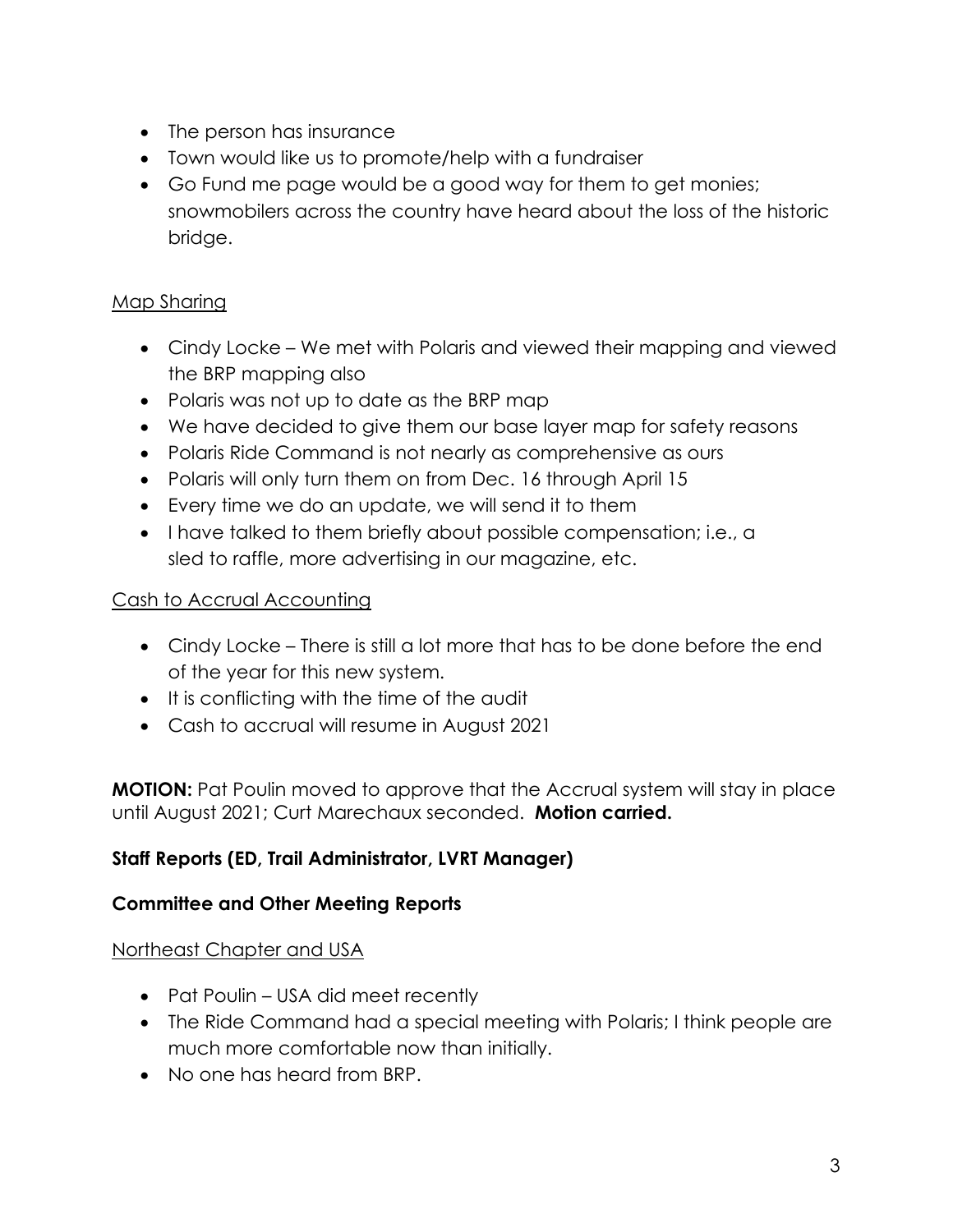# **Congress**

- Pat Poulin No one from VAST is planning to go
- IASA will plan to go
- Nebraska was looking for some financial assistance

#### Law Enforcement Committee

- Cindy Locke They are out; different types of patrols, going out at night
- Committee has started to think about different ways to make this program better and grow it
- We are ordering some cameras for clubs to post in problem areas
- Ken Brown Would welcome some ideas on what to use for trail cameras
- Roger Gosselin I would like to see some trail counters/cameras in the Derby/Holland/Morgan area. Cindy, I will get these to you
- Cindy Locke We have had cameras in Caledonia County for 4+ years, so we have good data
- Mike Daley Would like some in Essex area also
- Curt Marechaux Corridor 7 also (Ken put one up in Mt. Holly on 7).
- Check with landowners when we put the cameras up
- Southern VT Task Force has a very good program for monitoring corners

## Awards and Nominating Committee

- March 1st Scholarship applications are due
- May  $1st A$ wards and Nominations are due
- Reaching out to all counties to get volunteer photos for the magazine

## Annual Meeting

- Jeff Fay We put a deposit down on Farr's Field for Sept. 11.
- Working on food ideas, etc.

## Long Range Planning & Organization Committee

- Mark Reaves We are working on the ice crossings; meeting Wed. night at 5PM
- Looking at the insurance issue